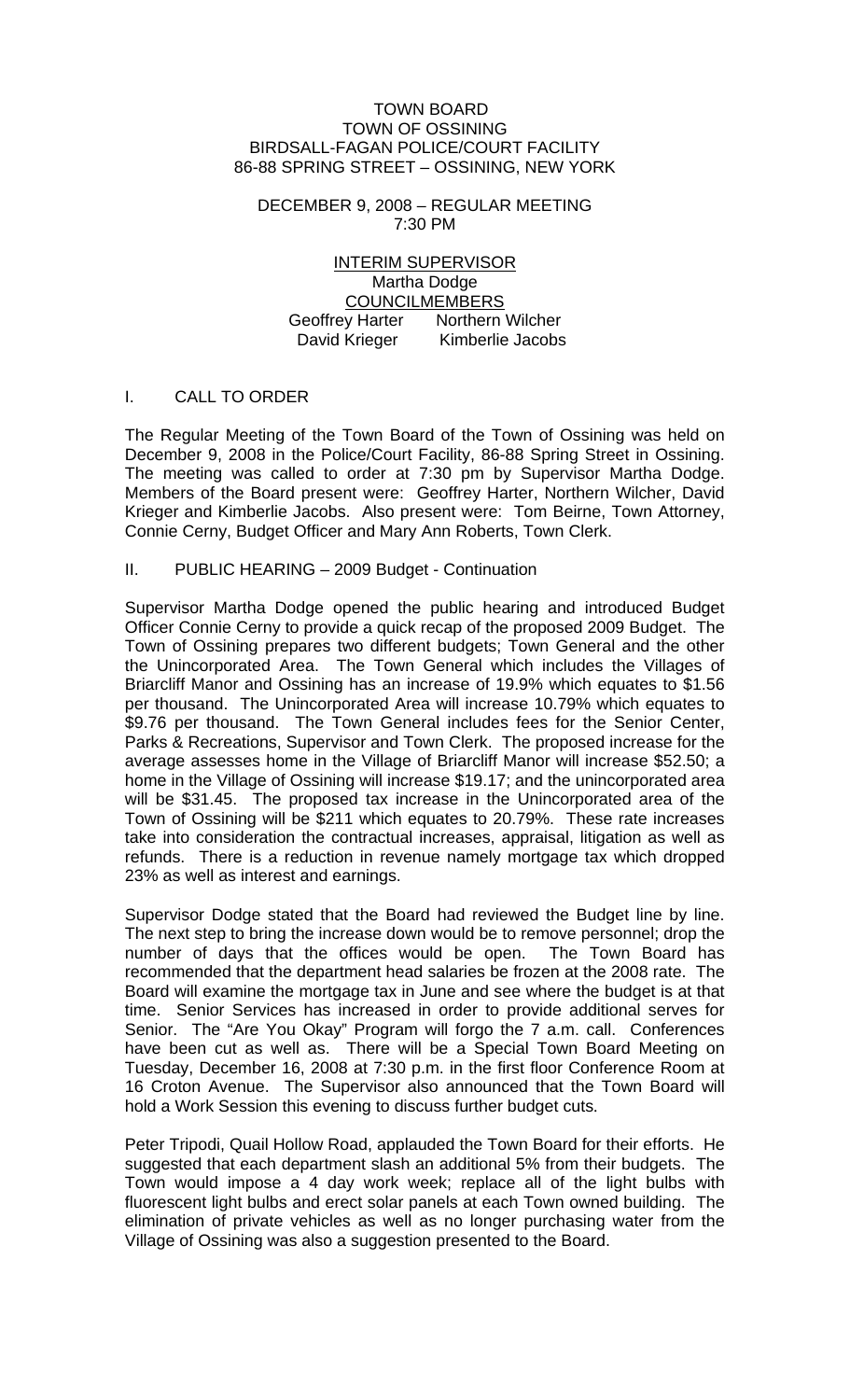### III. ANNOUNCEMENTS

Councilmember Krieger announced that on December 17, 2008 at 7:30 p.m. "Mrs. Astor Regrets" author will be present to discuss the book as well as a book signing.

Matt Glottal, Emwilton Place, announced a huge fundraiser which will help send Ossining children to the Summer Camp Program. It will be held on Thursday, December 18, 2008, at Isabella's Brick Oven Pizza & Restorante at 107 Main Street, Ossining, New York. Santa will be there with gifts for the children.

Town Clerk Roberts announced that a Toys for Tots donation box was located in the Clerk's office and requested that anyone who would like to contribute to please drop your unwrapped gifts at 16 Croton Avenue on the first floor. The Ossining Boat and Canoe will be hosting a Christmas Party on Sunday, December 14, 2008.

### IV. BOARD RESOLUTIONS

## A. Approval of Minutes – November 25, 2008

 Councilmember Jacobs moved and it was seconded by Councilmember Wilcher that the following be approved:

Resolved, that the Town Board of the Town of Ossining hereby approves the Minutes of the November 25, 2008 Regular Meeting as presented.

### Motion Carried: Unanimously

## B. Approval of Voucher Detail Report

 Councilmember Jacobs moved and it was seconded by Councilmember Wilcher that the following be approved:

Resolved, that the Town Board of the Town of Ossining hereby approves the Voucher Detail Report dated December 9, 2008 in the amount of \$645,213.52.

Motion Carried: Unanimously

### C. Awarding of Bid – Delivery of Meals and Supplies for Nutrition Program

 Councilmember Harter moved and it was seconded by Councilmember Krieger that the following resolution be approved:

Whereas, on November 11, 2008, the Town Board authorized the Town Clerk to advertise for bids for the delivery of meals and supplies for the nutrition program for 2009, and

Whereas, a public notice was advertised in the Journal News on November 22, 2008, and

Whereas, at 10:00 am on December 1, 2008, all bids were opened and upon reviewing the bids it was determined that Horizon Food Service Corp., New Rochelle, New York, was the lowest responsible bidder, now therefore be it

Resolved, that the bid for the delivery of meals and supplies for the nutrition program is hereby awarded to Horizon Food Service Corp., from January 1, 2009 – December 31, 2009 for a total bid price of \$4.09 per meal.

Motion Carried: Unanimously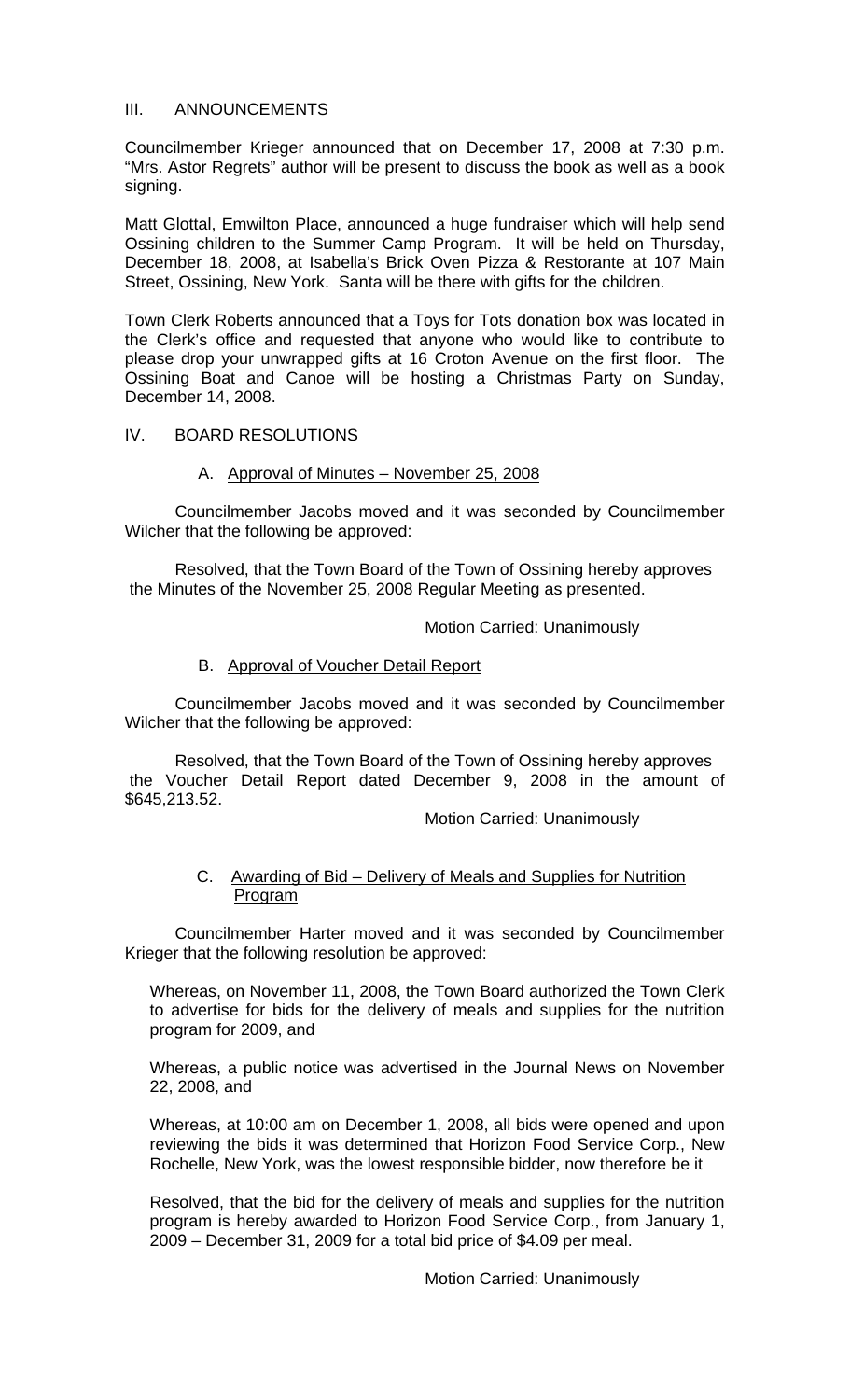# D. Alarm Review Board

Councilmember Jacobs moved and it was seconded by Councilmember Wilcher that the following resolution be approved:

Resolved, that the Town Board of the Town of Ossining hereby denies the request to waive false alarm fines for permit no. 14 pursuant to Local Law 2 of 2002.

### Motion Carried: Unanimously

## E. Appointment – Part -Time Court Clerk

Councilmember Wilcher moved and it was seconded by Councilmember Jacobs that the following resolution be approved:

Resolved, that the Town Board of the Town of Ossining hereby appoints Arnestia B. Valentine, Sabrina Lane, Ossining, to the position of Part-Time Intermediate Clerk effective December 10, 2008 at \$15.00 /hr. The probationary period shall be for a minimum of twelve (12) weeks to a maximum of fifty-two (52) weeks.

Motion Carried: Unanimously

### F. Temporary Appointment – Court Clerk

Councilmember Wilcher moved and it was seconded by Councilmember Krieger that the following resolution be approved:

Resolved, that the Town Board of the Town of Ossining hereby appoints Mary Da Rosa, Harrington Place, Mamaroneck, to the temporary position of Court Clerk at an hourly rate of \$20.00/hr effective December 10, 2008 pursuant to Sec. 63 of the Civil Service Law and Rule 14 of the Westchester County Civil Service Rules. Such an appointment shall not extend beyond the current incumbent's maternity leave.

Motion Carried: Unanimously

## G. Finance-Amending Capital Project # 2008-2159 & 2008-2160 (Highway Department)

 Councilmember Krieger moved and it was seconded by Councilmember Wilcher that the following resolution be approved:

Whereas, the Town Board of the Town of Ossining passed a resolution on September 9, 2008 authorizing the establishment of two capital projects, capital project # 2008-2159, entitled Highway Department Dump Truck in the amount of \$85,000 and capital project # 2008-2160, entitled Highway Department pick-up truck in the amount of \$45,000; and

Whereas, the Highway Superintendent has now recommended that instead of the above, the pick-up truck be eliminated and two dump trucks purchased for a total cost of \$130,000; now therefore be it

Resolved, that the Town Board of the Town of Ossining hereby amends Capital Project # 2008-2159 to two (2) Highway Department Dump Trucks in the amount of \$130,000 to be financed by a Bond Anticipation Note and that the purchase of a pick-up truck, Capital Project # 2008-2160, be eliminated.

Motion Carried: Unanimously